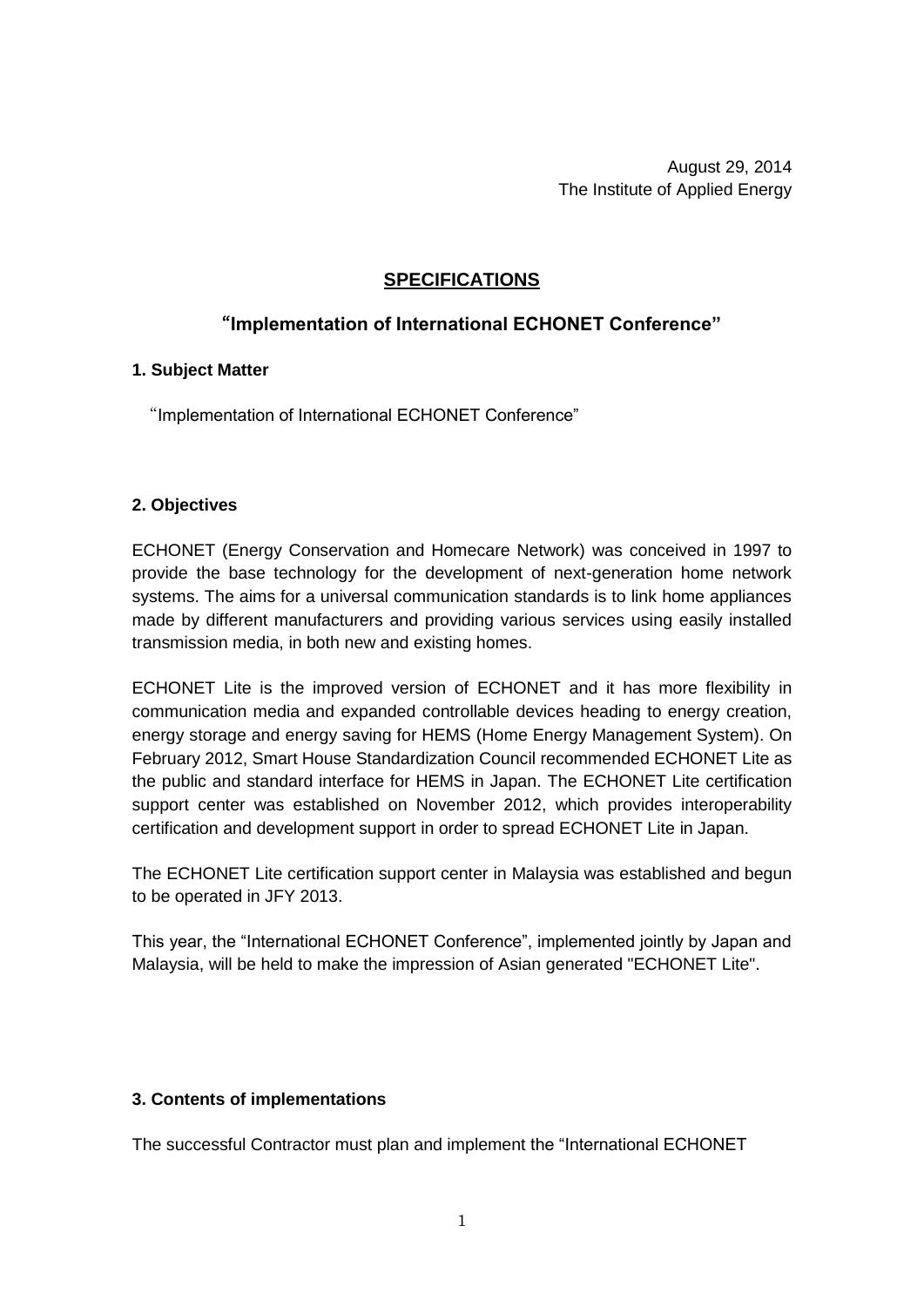Conference" as follows:

(1) Time and Place: Time: JFY 2014 (indicated separately by IAE)

Place: Kuala Lumpier, Malaysia

- (2) Duration: One day
- (3) Program: It shall be discussed with IAE and its advisor.
- (4) Participants: Two hundred people (planning base)
- (5) Language: English
- (6) Formation: Joint Implementation by Japan and Malaysia

The successful Contactor must receiving the IAE's acceptance before implementing "International ECHONET Conference" after

## **4. Meeting to report about project**

IAE will hold a meeting to report about this implementation. The person related to this implementation work will participate in the meeting. The contractor should dispatch a researcher to the meeting, and should report information and findings of research which will be available up to the meeting. The meeting will be held in Tokyo. The details will be adjusted based on the progress of implementation.

## **5. Contract Period**

From: The date of contract signing To: February 27, 2015

#### **6. Out of Scope**

Arrangement of foreign presenters, traveling expense for foreign presenters and foreign presenters' fee